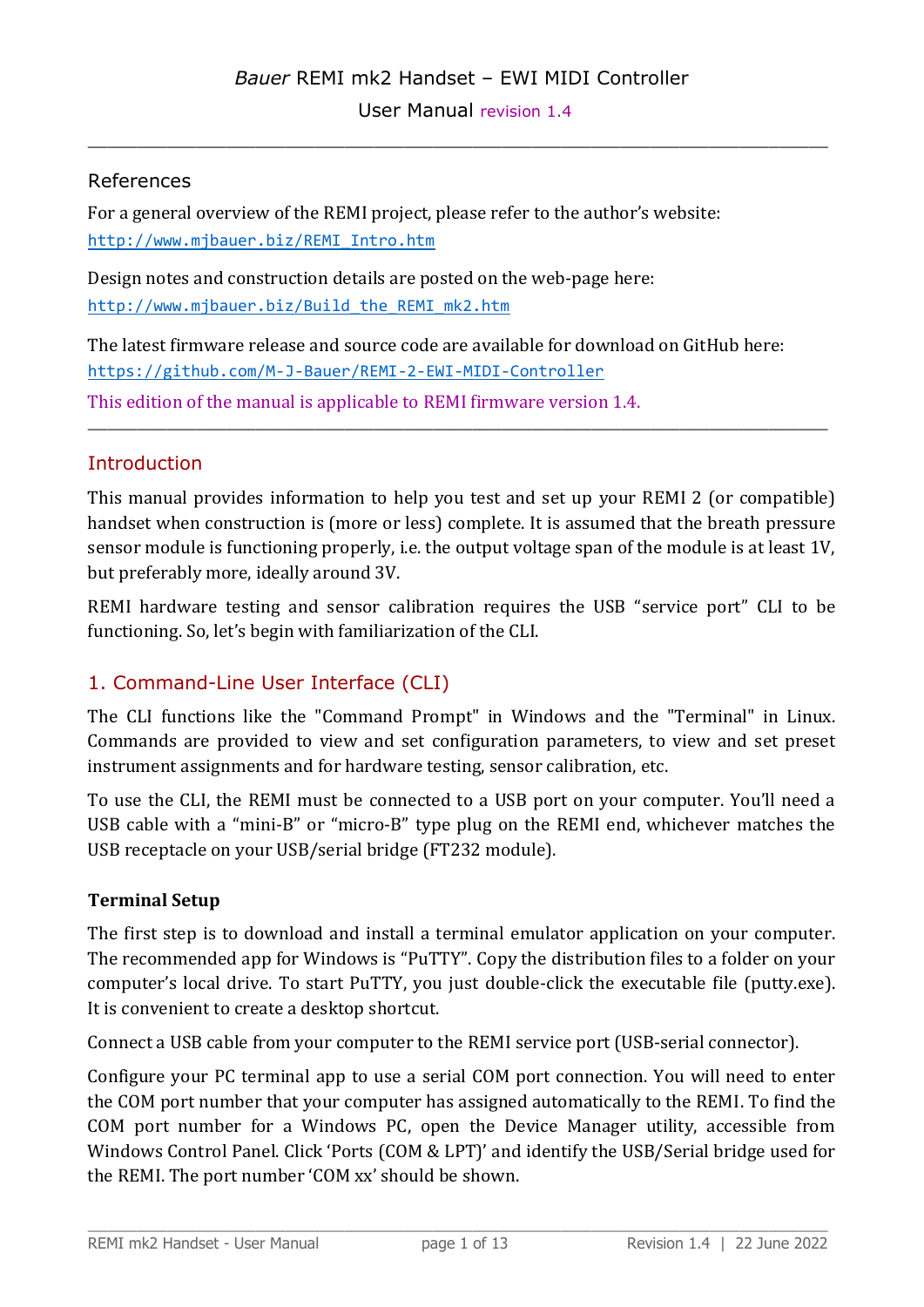Configure the baud-rate of your terminal to 38400 baud, with no parity bit.

PuTTY has the 'Backspace' key set to ASCII 'DEL' (127) by default, which is quite useless. Change it to 'Ctrl+H', which is supported by the REMI CLI.

Save the Serial terminal setup, so you don't have to re-configure it again next time.

You should see a start-up message in the terminal window – something like this:

```
* MCU reset *
Bauer {REMI} Handset mk2 – Service Port CLI
Firmware version 1.4.10, Jun 21 2022
\rightarrow
```
If not, hit the [Enter] key on your computer keyboard. You should see the CLI prompt (**>**).

# **Command Line Basics**

The CLI provides commands for setting up, testing and operating the REMI 2 handset. To see a list of all available commands, enter the command "**lc**" (= list commands) at the prompt as shown below…

| >1c  |        |         |      |       |      |
|------|--------|---------|------|-------|------|
| cmds | config | default | diag | dump  | help |
| 1c   | preset | reset   | ver  | watch |      |
|      |        |         |      |       |      |

Another command named "**cmds**" does the same thing (for compatibility with other versions of the CLI used in various other projects).

To get the firmware version installed, type the command "**ver**" as follows:

```
> ver
Firmware version 1.4.10, Jun 21 2022
\rightarrow
```
A command line consists of a command name followed by a number of "arguments" (*aka* "parameters") separated by one or more spaces. Some commands have no arguments. An argument (*abbr*: "arg") is just a string of characters. There may be some forbidden char's.

A special type of argument is called a "switch". A switch comprises the hyphen symbol (**-**) followed by one or more characters (no spaces). Switches typically follow immediately after the command name. A switch is often used to select a sub-command or a command option.

Command line switches and arguments are generally not case-sensitive.

Most commands have a built-in "help" option which displays a usage summary. To see the usage summary, type the command name followed by the switch **-help**. For convenience, a question mark (**?**) may be typed instead of '-help'. An example follows: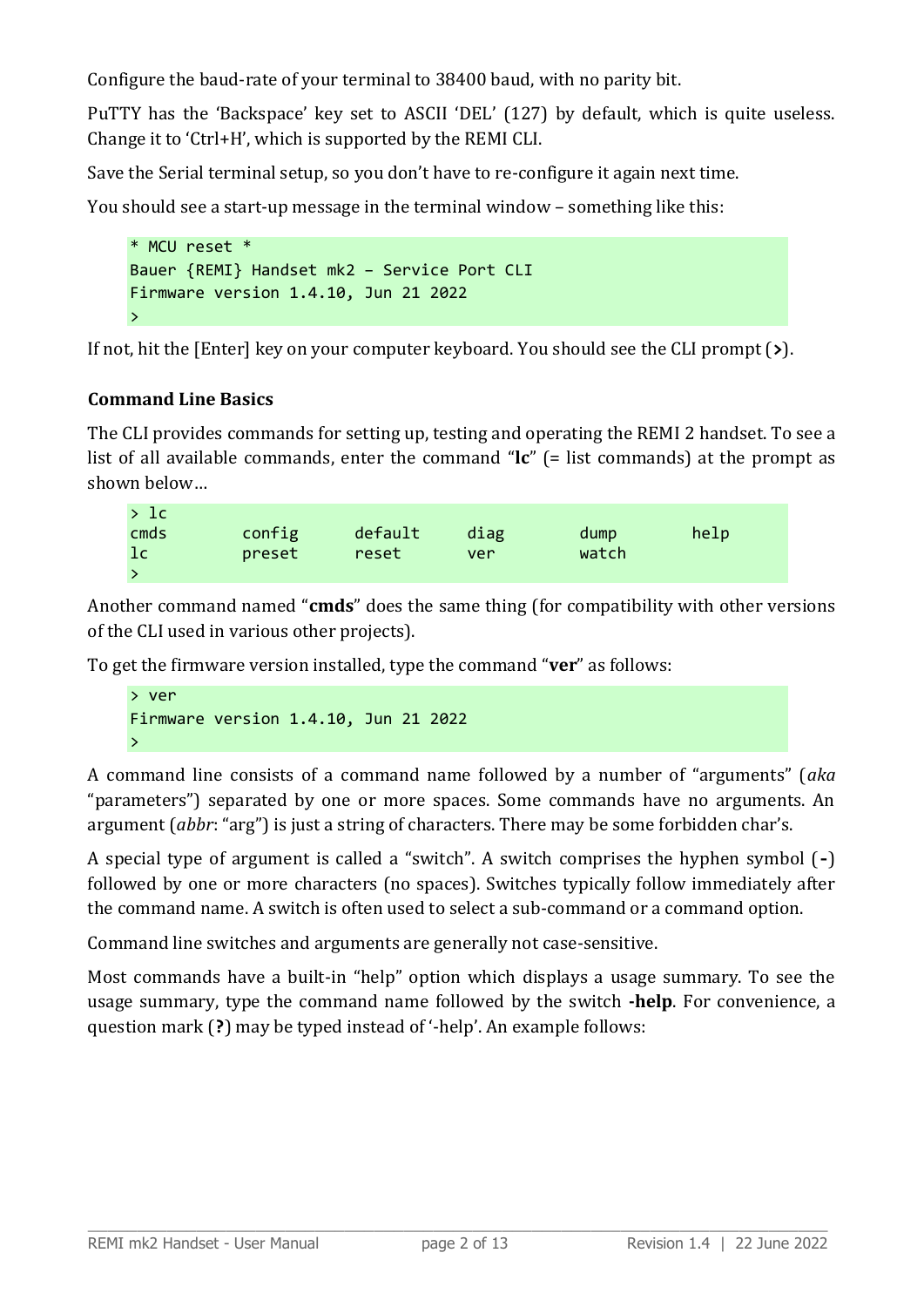```
> preset ?
Usage #1: preset | List Preset MIDI Prgm numbers
Usage #2: preset <pre#> \lceil = \rceil <value> | Set Preset value
   where \langle pre\# \rangle is the Preset number (1..8)Example: preset 3 = 67 | Set MIDI Prgm 67 for Preset 3
>
```
In the above example, it can be seen that there are two usages of the command "**preset**". The first usage has no arguments following the command name. This usage will list the MIDI program numbers assigned to the 8 REMI presets. The second usage lets you assign a MIDI program number to a specified preset, as shown in the example.

Most commands, when entered with the switch '-help' or '?', will show command usage information. Otherwise, a command which expects at least one argument, when entered without any, should also show command usage.

In usage summaries, square brackets enclose optional parameters, e.g. [arg]. Braces enclose alternative options, e.g.  $\{-x\}$ , where '|' means 'OR'. So the command can include either switch '-x' or '-y', but not both.

The CLI maintains a history of commands entered. To recall a previously entered command, type Ctrl+R (hold down the Ctrl key and press R) repeatedly until the desired command reappears. This feature is somewhat quirky, but more often than not, it works!

The 5 most frequently used CLI commands in the REMI mk2 handset are:

# **lc/cmds config preset watch diag**

The "**config**" command is explained in the section "**Configuration Options**".

The "**preset**" command is explained in the section "**Instrument Presets**".

The "**watch**" and "**diag**" commands are explained in the section "**Hardware Testing and Sensor Calibration**".

\_\_\_\_\_\_\_\_\_\_\_\_\_\_\_\_\_\_\_\_\_\_\_\_\_\_\_\_\_\_\_\_\_\_\_\_\_\_\_\_\_\_\_\_\_\_\_\_\_\_\_\_\_\_\_\_\_\_\_\_\_\_\_\_\_\_\_\_\_\_\_\_\_\_\_

# 2. Hardware Testing and Sensor Calibration

#### **USB Service Port Test**

Connect your PC to the REMI USB port and start the terminal app. The REMI board should now be powered up. If the CLI is working properly, i.e. you can enter commands and see the responses on the terminal screen, then you can skip the remainder of this test.

If the CLI terminal is not responding, first check that the terminal COM port number is correct. Next, check that the serial port TX and RX signals are wired correctly. The PIC UART TX pin (U1TX/RC6) should be wired to the RX input of the USB-serial bridge (RXI).

Hit [Enter] a few times on the terminal (PC) keyboard. The 'TX' and 'RX' LEDs on the USB/serial bridge should flash.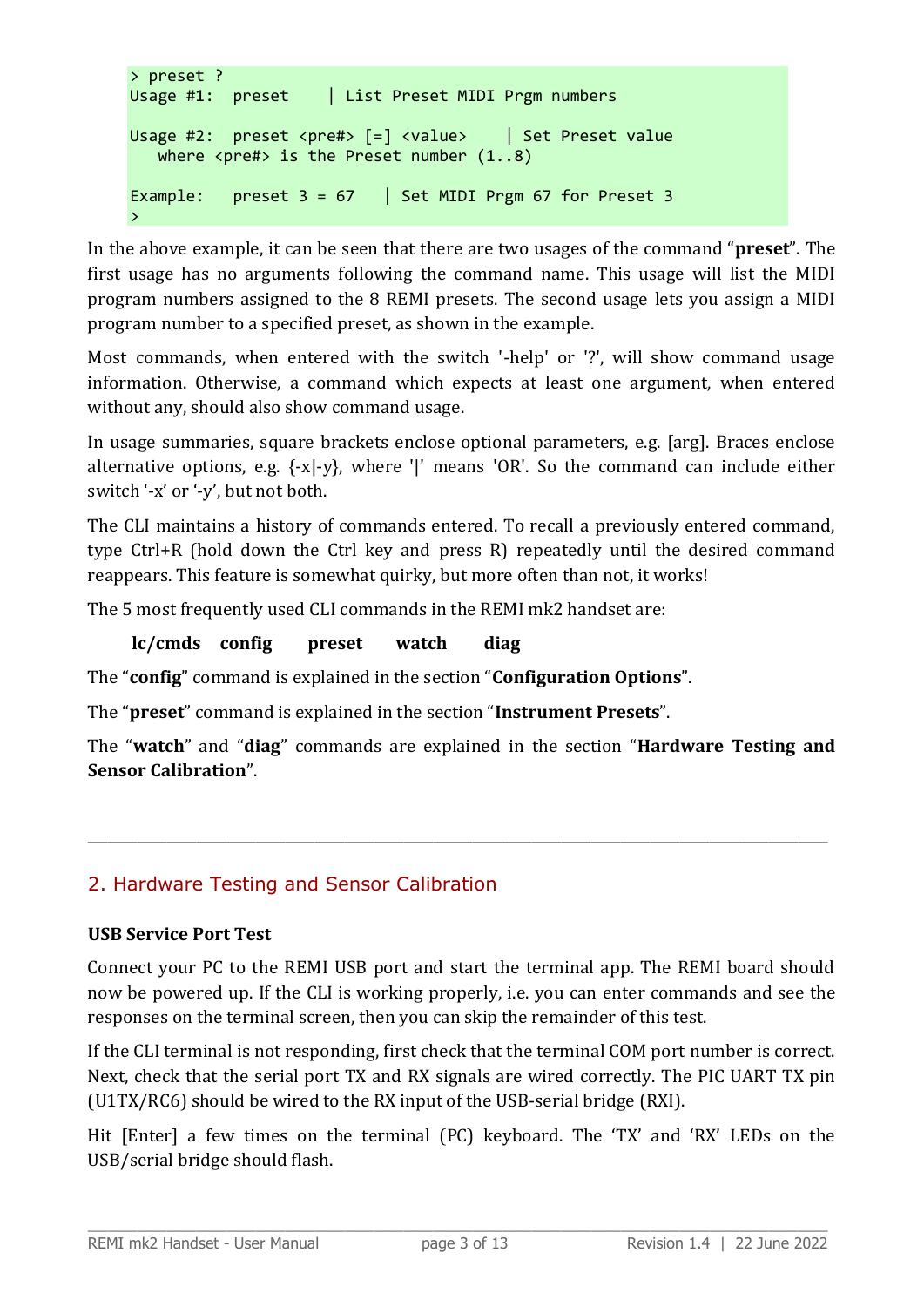# **MIDI OUT Transmitter Test**

This is an optional test. If your micro-controller board has been assembled and wired up correctly, the MIDI transmitter/driver circuit should function properly. If you suspect that there may be a defect, then come back and perform this test. You will need an oscilloscope.

Solder a red LED (or a 1k resistor) between pins 4 and 5 on a 5-pin DIN plug. Insert the plug into the MIDI OUT socket wired to the REMI micro-controller board. Hook a 'scope probe onto MIDI OUT**–** (pin 5 on DIN plug). Hook the 'scope ground clip to GND (pin 3).

Connect your PC to the REMI USB port and start the terminal app. The REMI board should now be powered up. Enter the CLI command "**diag -t**". This will cause the MCU to transmit a data byte (0F hex) continuously. If the MIDI transmitter/driver circuit is functioning correctly, you should see a square wave on the 'scope with frequency = 3.125 kHz.

# **Pressure Sensor Test and Calibration**

Enter the command: "**watch**". The terminal screen will display various data on a single line, continuously updated in real-time, as shown below. The update rate is about 5 times per second.

```
> watch
Hit [Esc] to quit.
TouchPads: 0x0000 | Pad0_ADC: 234 | Pressure: 187 | Modul'n: 455 
>
```
To capture the data values at any instant, press the [Enter] key on your PC.

To exit the "watch" function, press the [Esc] key.

The Pressure value is the "raw" ADC reading. The "quiescent" reading (without blowing into the sensor) should be under 200, but not zero. While blowing into the mouthpiece at a comfortable maximum pressure for normal playing, hit the [Enter] key to capture the reading. That reading should be at least 200 ADC units higher than the "quiescent" reading.

The difference between the maximum and minimum (quiescent) readings is called the "span". Set the configuration parameter nick-named "**prspan**" to the pressure span value obtained. (See next section for details.) Your breath pressure sensor is then calibrated!

The higher the span value, the harder you will need to blow to get maximum audio volume (or whatever synth effect(s) may be controlled by breath pressure). Try experimenting with the "prspan" parameter value until you are happy with the range of loudness you can achieve.

Depending on the stability of the pressure sensor, it may be necessary to re-calibrate it from time to time. Note that the quiescent (minimum) pressure reading is automatically recalibrated every time the REMI starts up. Only the span might need to be manually recalibrated and this value is not critical… just so long as it's in the right ball-park.

# **Modulation Sensor Test and Calibration**

The "Modulation Pad" is a sensor wired to produce a voltage proportional to the force applied. The firmware reads the signal and converts it to a data value which is transmitted in MIDI modulation messages (Control Change number 01). You can set the time interval between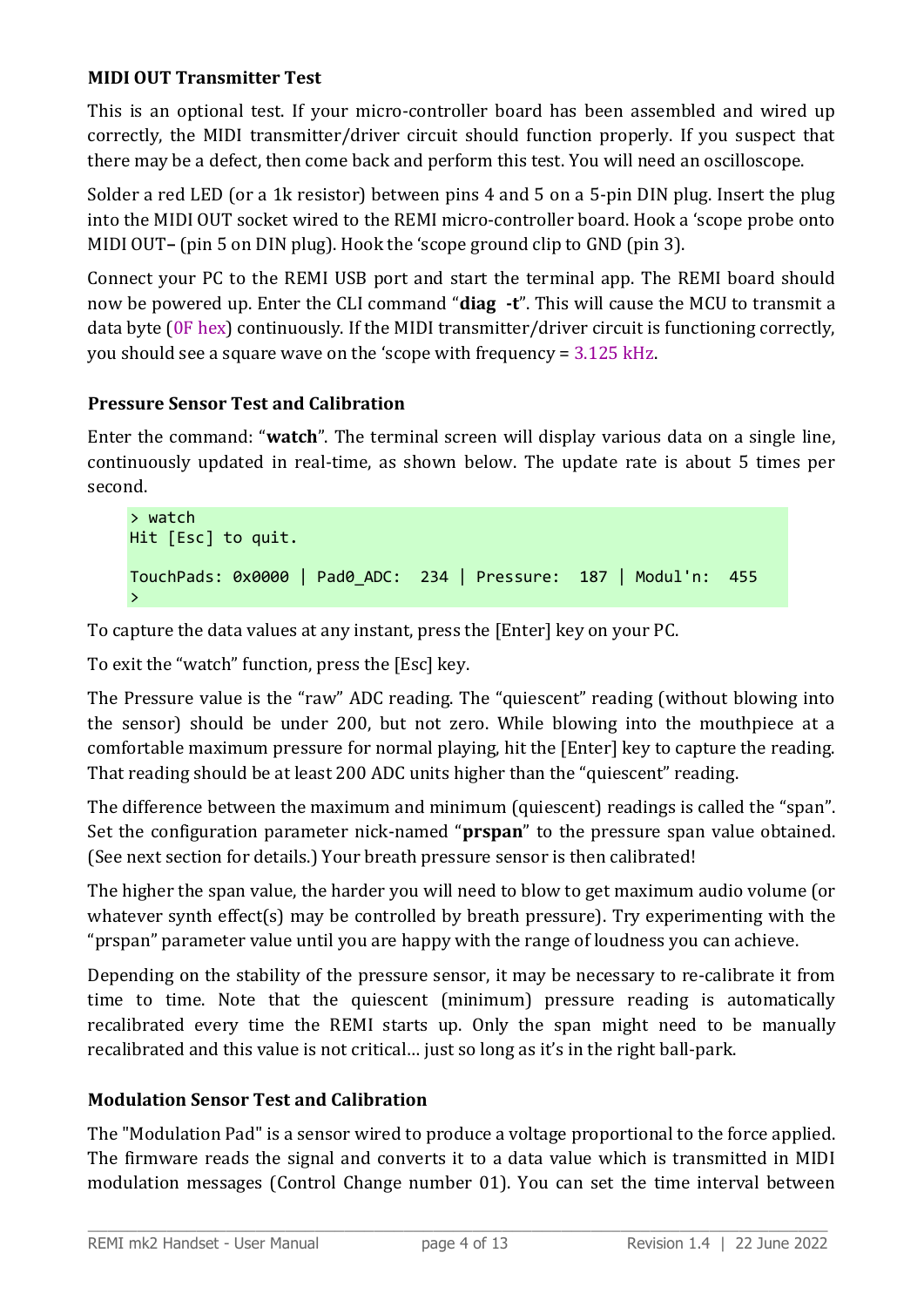MIDI modulation messages using the CLI. (The default is 30ms.) Most sound synthesizers can be set up to respond to CC01 (modulation) messages in various ways. For example, it could be set up to control filter resonant frequency, vibrato depth, noise level, oscillator detune, etc.

Enter the command: "**watch**". Observe the "**Modul'n**" value, which is the ADC input reading for the modulation pad (or whatever other type of sensor you may be using). The minimum value, i.e. without pressing the Mod Pad, should be close to zero, typically below 10.

Press the Mod Pad and verify that the ADC reading increases with the force applied. The maximum value should be above 700, typically about 750. If not, check your Mod Pad sensor wiring and the op-amp buffer circuit. Actually, the op-amp buffer is probably redundant. The sensor signal could be fed directly into the ADC input. The main purpose for the buffer is to protect the MCU from excessive voltage, e.g. ESD, or whatever. It also presents a very low impedance signal to the ADC input.

The LM358 op-amp maximum output voltage is about (Vcc  $-1.5$ ) volts, i.e. about +3.5V. This explains why the sensor maximum reading is about 750, not 1023 as you might expect because the PIC18F K22 has a 10-bit ADC. If you bypass the op-amp or substitute an op-amp with "rail-to-rail" output voltage range, the maximum reading obtainable should be 1023.

Set the configuration parameter nick-named "**modmax**" to the maximum ADC reading obtained. (See next section for details.) Your modulation pad sensor is then calibrated!

If your REMI uses a force-sensitive resistor (e.g. FSR-402) to implement the Modulation Pad, there will be a non-linear relationship between the force applied and the voltage across the load resistor, i.e. voltage at the ADC input. This non-linear characteristic is not wanted. Without compensation, the Mod Pad would feel too sensitive at the low end of the force scale.

Don't worry… the REMI has a configuration parameter named "**modband**" which defines a range of sensor readings at the low end of the scale called a "dead band". In this range, the data value sent in MIDI modulation messages will be zero. If the force applied to the sensor is above the dead-band range, then the MIDI modulation data value will increase proportionally. The "**modband**" parameter is the sensor ADC reading at the top end of the dead-band range. The parameter value should be set so that the Mod Pad feels right when controlling a synth effect, for example vibrato depth, filter cut-off frequency, or whatever. A good starting point is to set the parameter value to half of the maximum reading, e.g. about 350.

# **Touch-pad Test**

Enter the command: "**watch**". Observe the "**TouchPads**" value, which is a hexadecimal number of size 16 bits. Each bit represents the state of a touch-pad:  $0 =$  pad not touched;  $1 =$ pad touched. So, if no pad is touched, the value shown should be zero (0x0000). If one or more pads are touched, the value should be non-zero.

If you convert the hex number to binary, you can determine which pad(s) are touched and hence verify that the touch-pad inputs on the PIC MCU are wired correctly. The pad bit allocations are shown below:

|  |  | octave   ---------- semitone ----------   LH4 |  |  |  |  |  |  |  |
|--|--|-----------------------------------------------|--|--|--|--|--|--|--|
|  |  |                                               |  |  |  |  |  |  |  |
|  |  |                                               |  |  |  |  |  |  |  |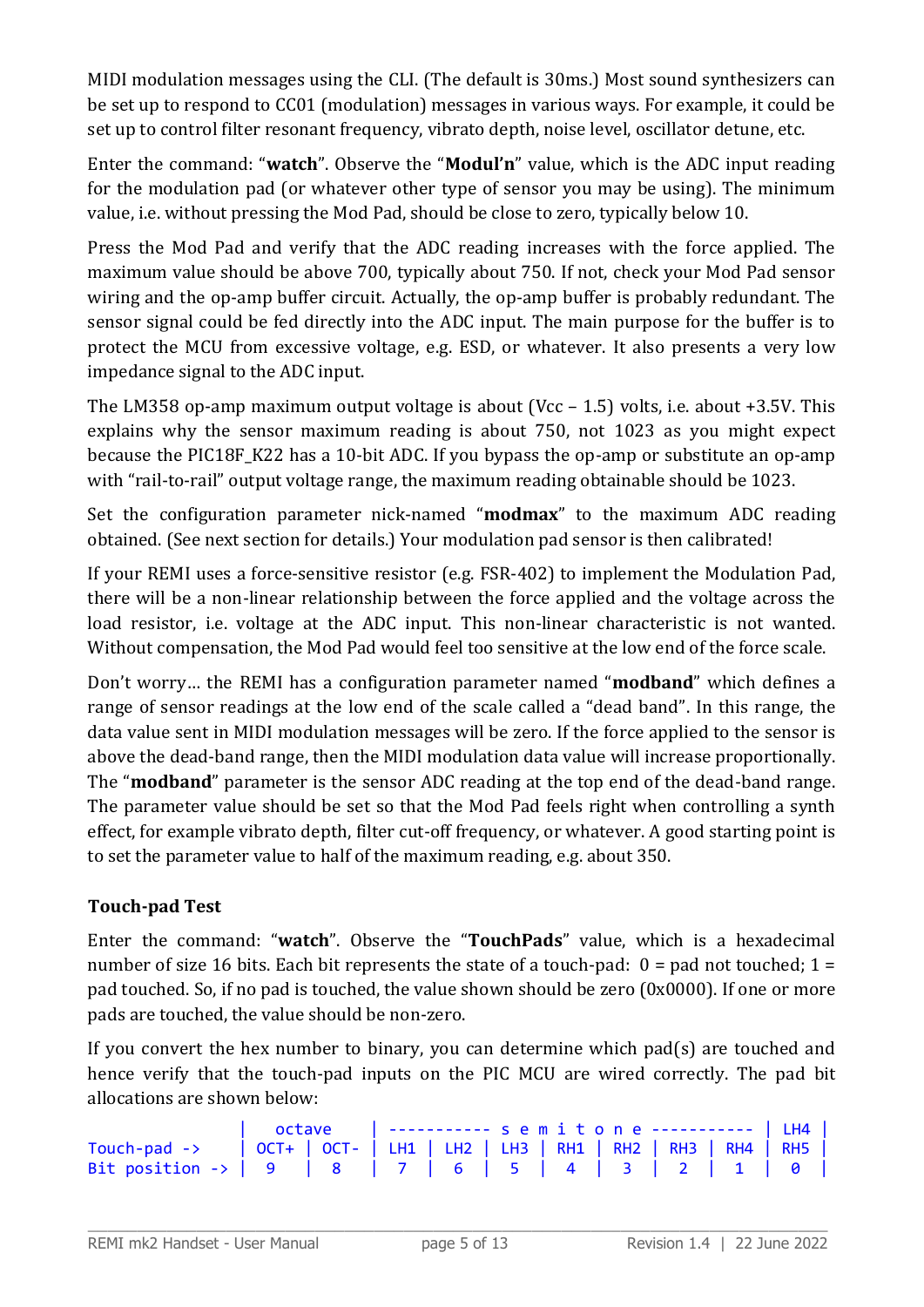When pad RH5 (or LH4, depending on touch-pad layout) is touched, the hex value displayed should be 0x0001. Pad RH4 touched = 0x0002, RH3 = 0x0004, RH2 = 0x0008, RH1 = 0x0010, LH3 = 0x0020, LH2 = 0x0040, LH1 = 0x0080, OCT- = 0x0100, OCT+ = 0x0020.

The 'watch' command also shows the ADC reading for the touch-pad LH4/RH5. The reading should be higher than 200 when the pad is not touched. The reading should drop below 150 when the pad is touched. The threshold value which determines whether a pad is touched or not is normally set to 150. If for some reason any of your touch pad readings fall outside the normal range, the threshold value can be changed using a configuration parameter named "**thres**". (See next section for details.)

# **Mode Switch**

Provision of a 'Mode' switch is optional. If your REMI omits the switch, it is recommended to tie the MCU switch input pin to GND. The purpose of the Mode Switch is to select one of two sets of configuration parameters, so that it is easy to re-configure the REMI to control one or other of your two favourite synths without needing the CLI.

The Mode switch position (logic state) can be checked using the CLI command: "**diag -m**".

\_\_\_\_\_\_\_\_\_\_\_\_\_\_\_\_\_\_\_\_\_\_\_\_\_\_\_\_\_\_\_\_\_\_\_\_\_\_\_\_\_\_\_\_\_\_\_\_\_\_\_\_\_\_\_\_\_\_\_\_\_\_\_\_\_\_\_\_\_\_\_\_\_\_\_

# 3. Configuration Options

Configuration options allow you to set up the REMI to work properly with a MIDI sound module, keyboard synthesizer, or a computer with a software synth (VST) application. These may differ in the MIDI message type used to control audio output level (volume). Keyboard synthesizers typically use "Note-on Velocity", "Aftertouch" (key pressure), or Control Change commands "Channel Volume" or "Expression" to control audio level.

The REMI firmware maintains a bunch of user-settable "configuration parameters" allowing it to function properly with a variety of MIDI-controlled sound modules and synthesizers, whether hardware or software. Some parameters define the physical properties of the handset, for example, the touch-pad layout and fingering scheme. Other parameters are provided for calibration of the breath sensor and modulation pad.

Config parameters are "persistent", i.e. the settings are preserved during power-down.

Duplicate sets of synth configuration parameters are provided so that it is quick and easy to switch between two of your favourite synthesizers or sound modules. The required synth parameter set is selected by the 'Mode' switch (if fitted). The '**config'** command addresses only the currently selected parameter set. The default parameter values in Mode 0 (i.e. switch input in low state) are intended for general MIDI synths, whereas Mode 1 defaults are intended for the REMI mk2 Sound Module (*aka* "Bauer EWI Synth").

To view a list of the configuration parameters, enter the command "**config**". This will display the nick-name for each parameter along with its current setting and a brief description, as shown in the following printout.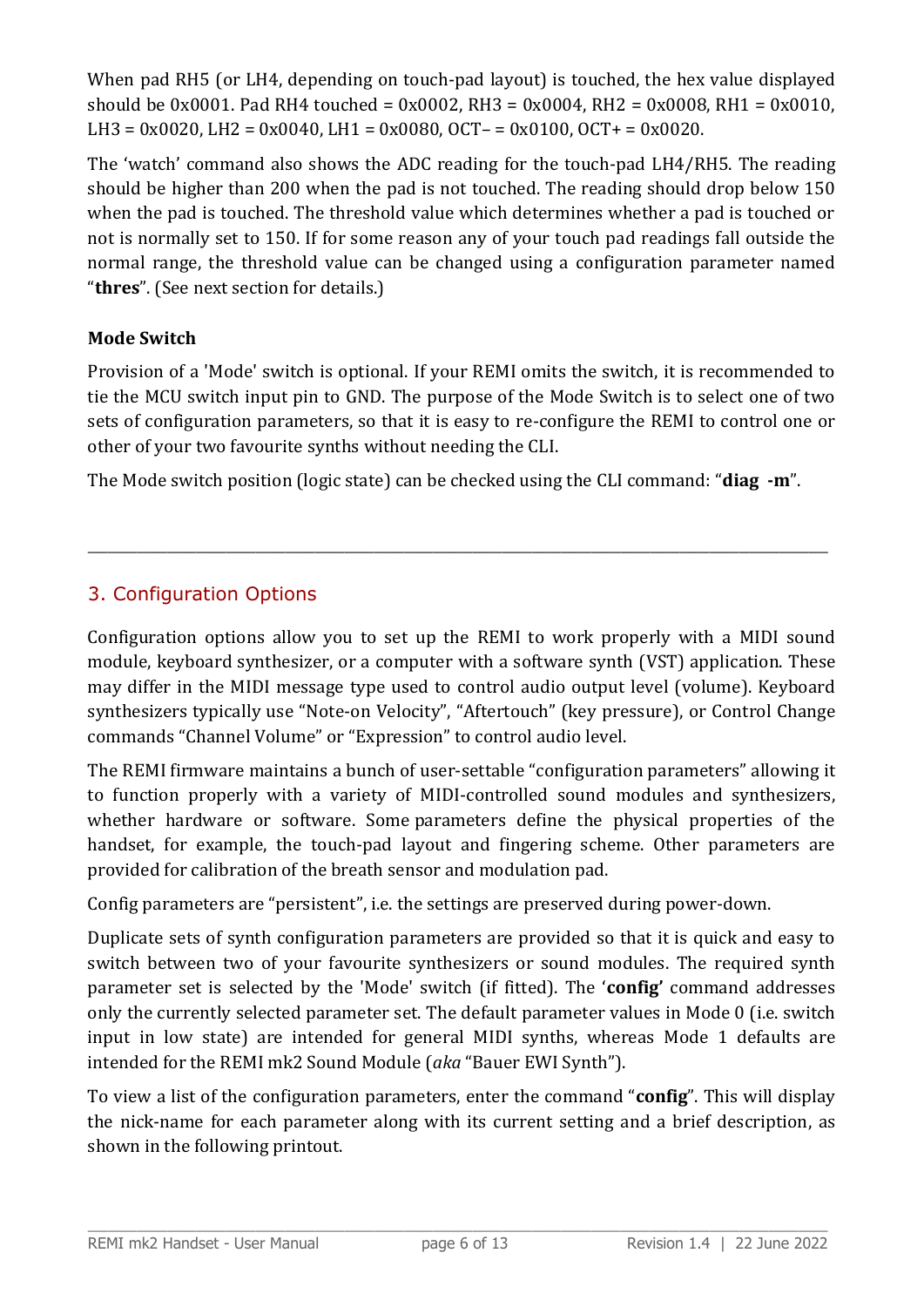```
> config
------- Mode 0 Parameters --------------------
chan 1 Midi Basic Channel (1..16)
sysxen 0 Midi Sys.Excl.Msg Enabled (0,1)
prchen 0 Midi Prog. Change Enabled (0,1)
expncc 7 Midi Expression CC number (0,2,7,11)
expn14b 0 Send 14-bit Expression data (0,1)
legato 1 Legato Mode Enabled (0,1)
velsen 0 Velocity Sense Enabled (0,1)
pbenden 0 Pitch Bend Enabled (0,1)
------- Handset Parameters -----
expnint 5 Midi Expression Interval (5..50 ms)
modint 30 Midi Modulation Interval (10..100 ms)
fingsc 0 Fingering Scheme (0,1,2,3)<br>pitch 0 Pitch Offset (0..+/-24 semitones)
pitch 0 Pitch Offset (0..+/-24 semitones)
thres 150 Touch Sense Threshold (max.250)
prspan 750 Pressure Sensor Span (max.750)
pbspan 1000 Pitch-Bend Span (max.1000)
modmax 750 Modulation Maximum (max.1000)
modband 350 Modulation Dead-band (max.500)
```
To get more information about the fingering scheme and pitch setting, enter the "config" command with any character following, e.g. an asterisk (\*), like this:

```
> config *
Fingering scheme: REMI standard -- pad RH5 flattens
Pitch Offset: 0 semitones Tenor (C4)
```
To change the value of a parameter, enter the command:

config <*param*> [=] <*value*>

… where <*param*> is a parameter nick-name (as in the listing above) and <*value*> is the new value to be set. The square brackets indicate that the equals sign (**=**) is optional.

Example: To set a value of 590 for the pressure sensor span, enter the command:

> config prspan = 590 … *or …* > config prspan 590

# **Configuration Parameters**

Following is a description of the config. parameters implemented in firmware version 1.4.

The first group determines how your synth will respond to MIDI control messages sent by the REMI. There are two sets of parameters in this group, one for each position of the 'Mode' switch, allowing you to swap easily between two favourite synth's.

| chan   | MIDI basic channel number (116). The REMI will send MIDI messages<br>addressed to this channel. The channel number must match the MIDI<br>channel set on your synth. The default setting is 1.    |
|--------|---------------------------------------------------------------------------------------------------------------------------------------------------------------------------------------------------|
| sysxen | MIDI "System Exclusive" messages enabled. This parameter is intended<br>for use with the REMI mk2 Sound Module. If you are using a REMI<br>Synth, set this parameter to 1; otherwise set it to 0. |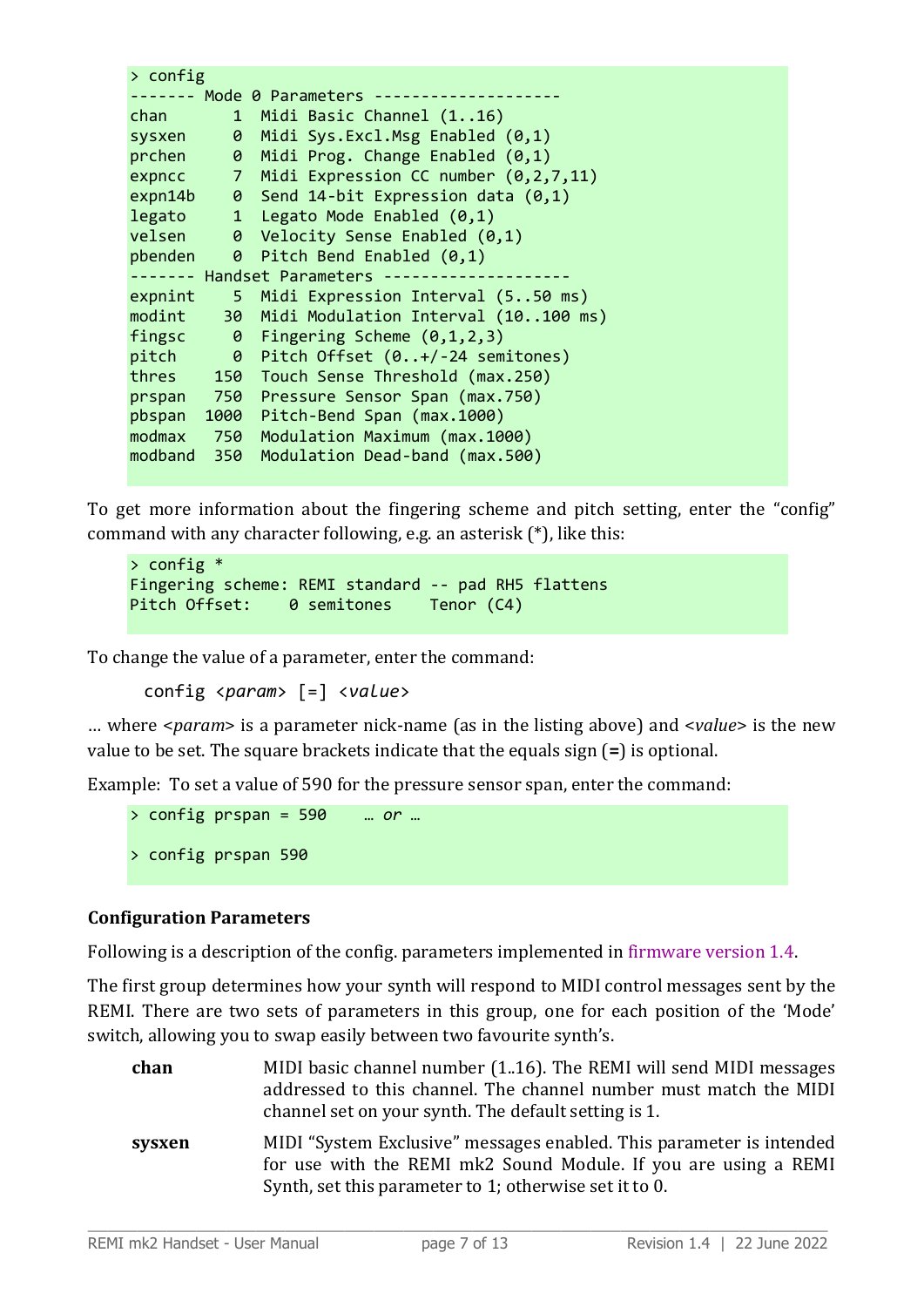| prchen  | MIDI Program Change enabled. Set this parameter to 1 if you want to<br>select synth instrument voices using the PRESET button on the REMI.<br>Otherwise, set it to 0. [Note: MIDI Program Change messages are<br>ignored by the REMI mk2 Synth. "Sys. Ex." message is used instead.]    |
|---------|-----------------------------------------------------------------------------------------------------------------------------------------------------------------------------------------------------------------------------------------------------------------------------------------|
| expncc  | MIDI Expression Control Change number (131). If your synth supports<br>Breath Pressure CC messages, set this param to 2 (default); otherwise, if<br>your synth supports Channel Volume CC messages, set this param to 7;<br>otherwise, set it to 11 for Expression. (See note 1 below.) |
|         | Set the parameter expncc $= 0$ to disable MIDI expression messages.                                                                                                                                                                                                                     |
| expn14b | MIDI Expression data size. MIDI Control Change messages can support<br>7-bit or 14-bit resolution for the expression data value. If your synth<br>supports 14-bit CC data, set this param to 1; otherwise set it to 0.                                                                  |
|         | The same parameter expn14b also determines the resolution of MIDI<br>Modulation message data (CC01, CC33), i.e. 7 bits or 14 bits (resp.).                                                                                                                                              |
| legato  | Legato Mode enabled. If your synth supports legato pitch changes, set<br>this param to 1 (enable); otherwise set it to 0. (See note 2 below.)                                                                                                                                           |
| velsen  | Velocity Sense enabled. If your synth responds to "Key Velocity" data in<br>MIDI Note-On messages, you might want to enable this function,<br>depending on which synth effect(s) you want to control with it. (See<br>note 3 below.)                                                    |
| pbenden | Pitch Bend enable. If your REMI has a Pitch Bend sensor fitted* and<br>your synth supports MIDI Pitch Bend messages, set this param to 1;<br>otherwise set it to 0. (* Planned future upgrade of REMI handset.)                                                                         |

The second group of parameters (below) defines hardware characteristics of your REMI, including sensor and touch-pad calibration data, plus a couple more MIDI comm's settings. There is only one set of parameters in this group. The Mode Switch has no effect on these settings.

| expnint | MIDI Expression Interval (5.50 ms). This param sets the time interval<br>between transmission of MIDI Expression CC messages. This should be<br>set as low as your MIDI network data flow will permit. (Default: 5ms)                                                                                                                                                                                          |
|---------|----------------------------------------------------------------------------------------------------------------------------------------------------------------------------------------------------------------------------------------------------------------------------------------------------------------------------------------------------------------------------------------------------------------|
| modint  | MIDI Modulation CC message interval (10.100 ms). This param sets the<br>time interval between transmission of MIDI Modulation CC messages.<br>(Default: 30ms)                                                                                                                                                                                                                                                  |
| fingsc  | Fingering Scheme. REMI supports four options (0, 1, 2 or 3) for the<br>fingering scheme. This setting determines the mapping of finger/pad<br>combinations to respective musical notes (pitch). Fingering schemes<br>are dependent on the touch-pad layout. Options 0 and 2 assume a pad<br>located at RH5. Options 1 and 3 assume a pad located at LH4. See<br>section: "Fingering Schemes" for more details. |
| pitch   | Pitch Offset. This parameter sets the base musical note for the<br>instrument in semitones. A pitch offset of zero (0) sets the base note to<br>C4 (Middle C). The pitch offset value range is $-24$ to $+24$ .                                                                                                                                                                                                |
| thres   | Touch Sense Threshold. This parameter sets the logic level threshold of<br>the touch-pad sensing function. It is normally in the range 100 to 200.<br>(Default = 150.) See also section: "Hardware Testing "                                                                                                                                                                                                   |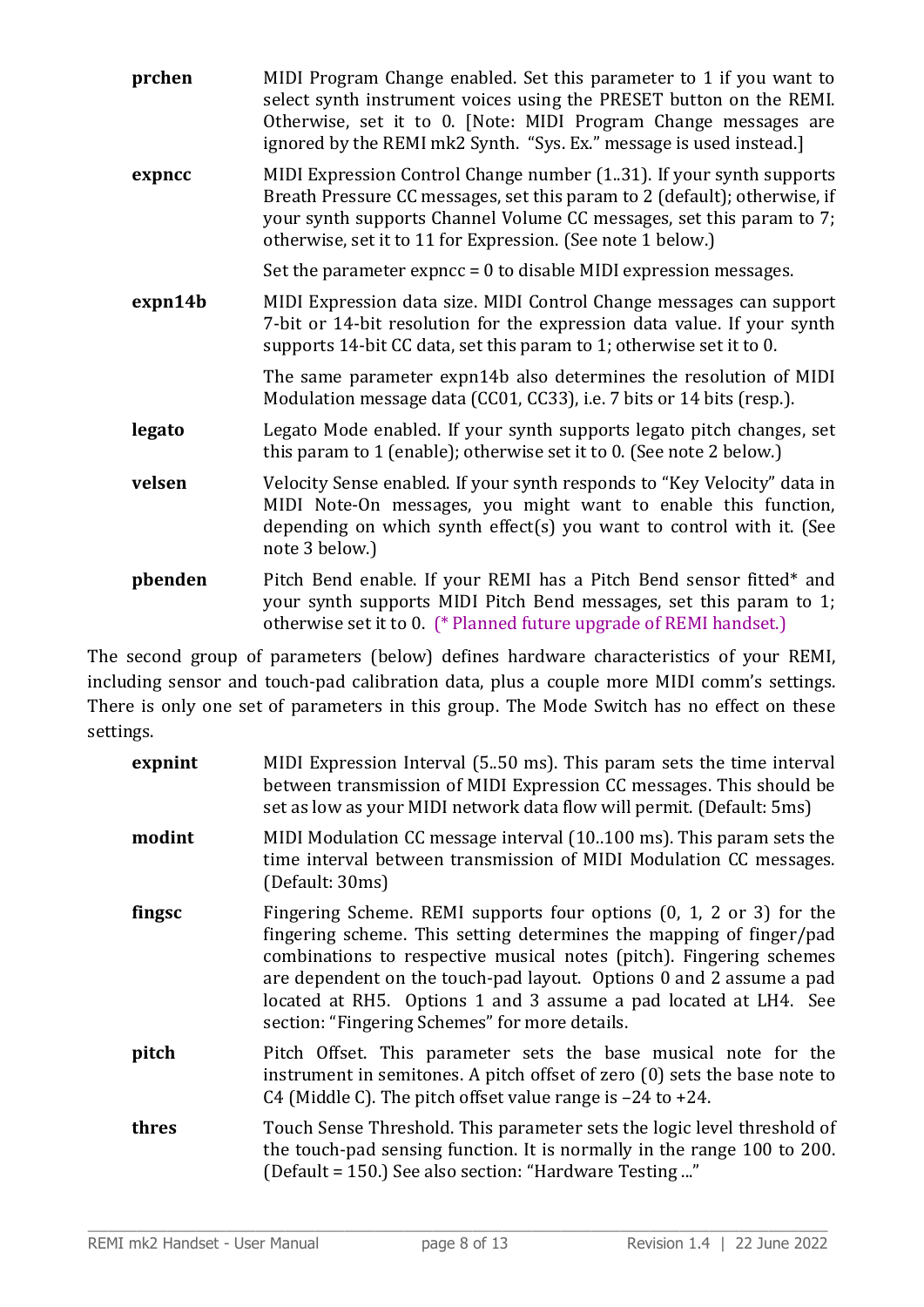| prspan  | Pressure Sensor Span. This parameter sets the sensor ADC reading<br>span. See section: "Hardware Testing and Sensor Calibration".                                                                    |
|---------|------------------------------------------------------------------------------------------------------------------------------------------------------------------------------------------------------|
| modmax  | Modulation sensor maximum ADC reading (full-scale). See section:<br>"Hardware Testing and Sensor Calibration".                                                                                       |
| modband | Modulation sensor dead-band adjustment. ADC reading at upper end of<br>dead-band range. Typically about 25% to 50% of modmax for FSR-402.<br>See section: "Hardware Testing and Sensor Calibration". |

#### **Notes:**

- (1) Some sound modules and software synths are designed specifically for EWIs and respond to Breath Pressure Control Change commands (CC number = 2). If using this type of synth, set the MIDI Expression CC number = 2. Some MIDI synths respond only to "Channel Volume" messages (CC number = 7). If using such a device, set the MIDI Pressure CC number = 7.
- (2) The REMI sends a MIDI Note-On/Velocity command when the breath pressure exceeds a preset threshold. A corresponding Note-Off command is sent when the breath pressure drops below the "note-off pressure level". With legato mode enabled, while a note is playing, a change in fingering will cause another Note-On/Velocity command to be transmitted without first sending a Note-Off command. If your sound module or synth is monophonic, or set to Mono mode, the change in fingering should result in a different note sounding, i.e. a change in pitch, without "retriggering" the envelope generator(s). Some polyphonic synthesizers do not support MIDI legato mode and may not function properly with legato mode enabled. To disable it, set the REMI legato parameter to 0.
- (3) Many touch-sensitive keyboard synthesizers respond to "key velocity" data received in MIDI Note-On/Velocity messages. The velocity data may be used to control audio amplitude (loudness) or various other synth effects, e.g. envelope attack rate, filter cut-off frequency, resonance, etc. For EWI controllers, it is generally preferred not to use velocity data to control audio amplitude, except if this is the only method supported by your synth. If you are not using velocity data to control a synth effect, it is best to disable it, because velocity sensing causes a delay in note triggering.

#### **Pitch Offset Setting**

A configuration parameter "Pitch Offset" is provided so that the range of musical notes produced by the REMI can be shifted, i.e. transposed, up or down by a number of semitones.

The parameter value may be set by a CLI command (**config pitch =** ##) to any value in the range  $-24$  to  $+24$  (semitones) or it may be set to one of 5 "preset" values using the PRESET button in conjunction with the octave pads (OCT-, OCT+) and pads at LH1 and LH3.

This feature allows the REMI to be easily configured to emulate recorders of different types, e.g. bass in C3, bass in F3, tenor in C4 (default), alto/treble in F5 and soprano/descant in C5.

To set one of the 5 pitch options, press the PRESET button while touching the pad(s) shown in the table below, while no note is being played.

|                     | <b>Bass</b><br>C <sub>3</sub> | <b>Bass</b><br>F <sub>3</sub> | <b>Tenor</b><br>C <sub>4</sub> | Alto / Treble<br>F4 | Soprano /<br>Descant C5 |
|---------------------|-------------------------------|-------------------------------|--------------------------------|---------------------|-------------------------|
| <b>Pitch Offset</b> | $-12$                         | $-7$                          |                                | $+5$                | $+12$                   |
| Touch-Pad(s)        | OCT-                          | OCT- & LH3                    | OCT- & OCT+                    | OCT+ & LH1          | OCT+                    |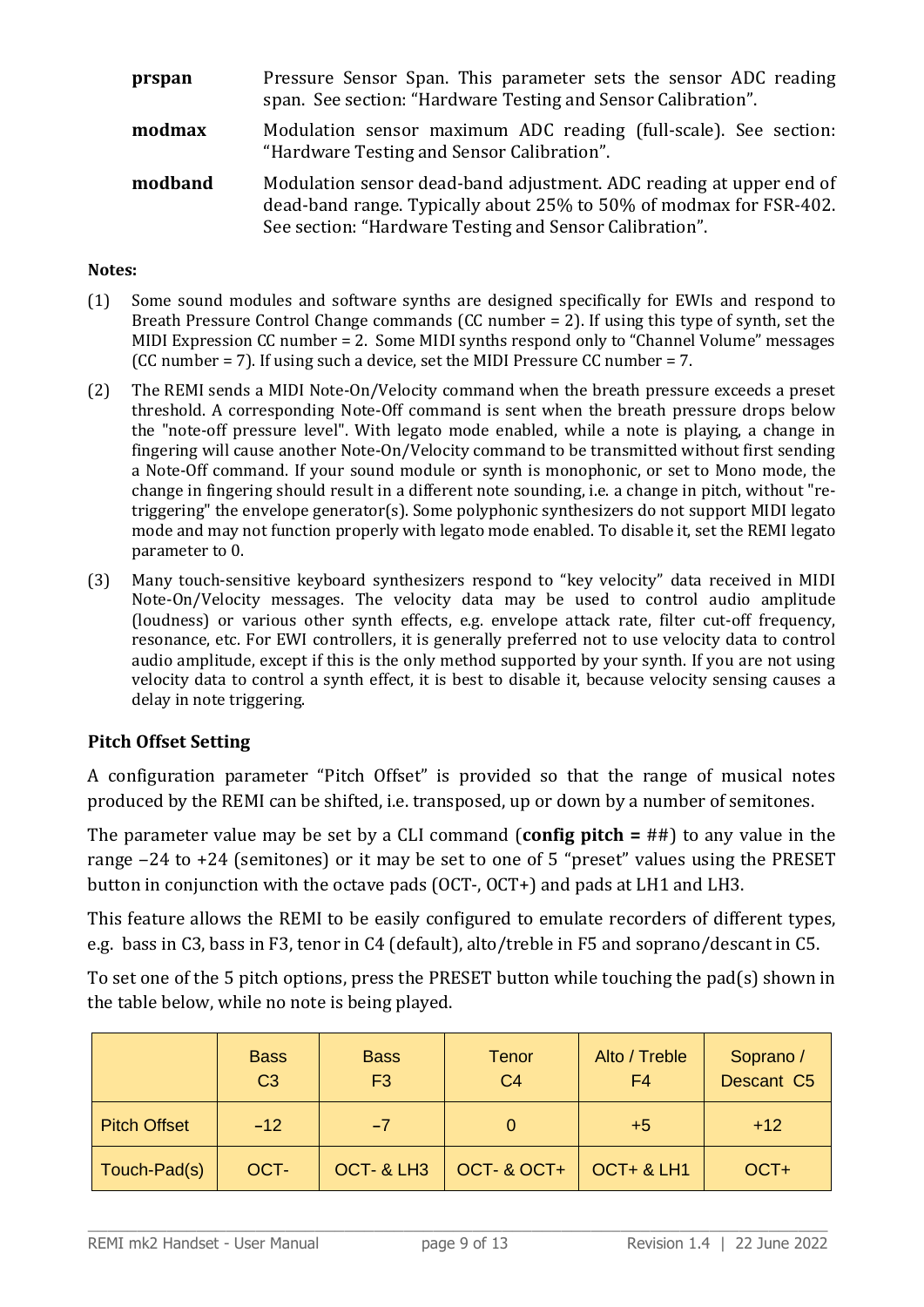# 4. Instrument Presets

REMI 2 provides a facility to select 1 of 8 presets directly from the handset, without needing to use the synth control panel. The desired preset is selected by a button on the handset, in combination with the 8 upper touch-pads. MIDI Program Numbers corresponding to the 8 REMI presets can be set up using a CLI command.

The PRESET button can be used to change the MIDI program number (instrument voice) on your synth, assuming the synth responds to MIDI Program Change messages.

To select a Preset: While holding the touch-pad corresponding to the preset required, press the PRESET button. Preset #1 corresponds to the lowest touch-pad (near the connector end). Preset #8 is the highest pad (nearest to the mouth-piece).

To allow the REMI to send MIDI Program Change messages, the configuration parameter "**prchen**" must be set to 1. If it is not already set to 1, enter the command:

config prchen  $= 1$ 

Of course, you can always use the synth control panel to change the instrument voice. If you prefer this option, it is probably best to disable MIDI Program Change messages, so that the REMI will not send this message if the PRESET button is hit accidentally. To configure this option, simply enter the command:

config prchen =  $0$ 

As stated before, there is a MIDI program number assigned to each of the 8 REMI presets. To see these numbers, enter the command "**preset**" as follows:

| > preset |             |
|----------|-------------|
| Preset   | MIDI Prgm # |
|          | 75          |
| ົ        | 72          |
| 3        | 69          |
| 4        | 74          |
| 5        | 17          |
| 6        | 20          |
|          | 23          |
| 8        | 67          |
|          |             |

To change any of the assigned program numbers, enter the command:

preset *p* = *nn*

... where *p* is a preset number (1 to 8) and *nn* is the desired MIDI program (voice) number.

Example: To assign MIDI program number 97 to Preset #1, enter the command:

preset  $1 = 97$ 

Your synthesizer manual should have a list of MIDI program numbers corresponding to the instrument voices available. The "General MIDI" (GM) standard defines 128 instrument voices. Most keyboard synth's and sound modules provide all the GM voices.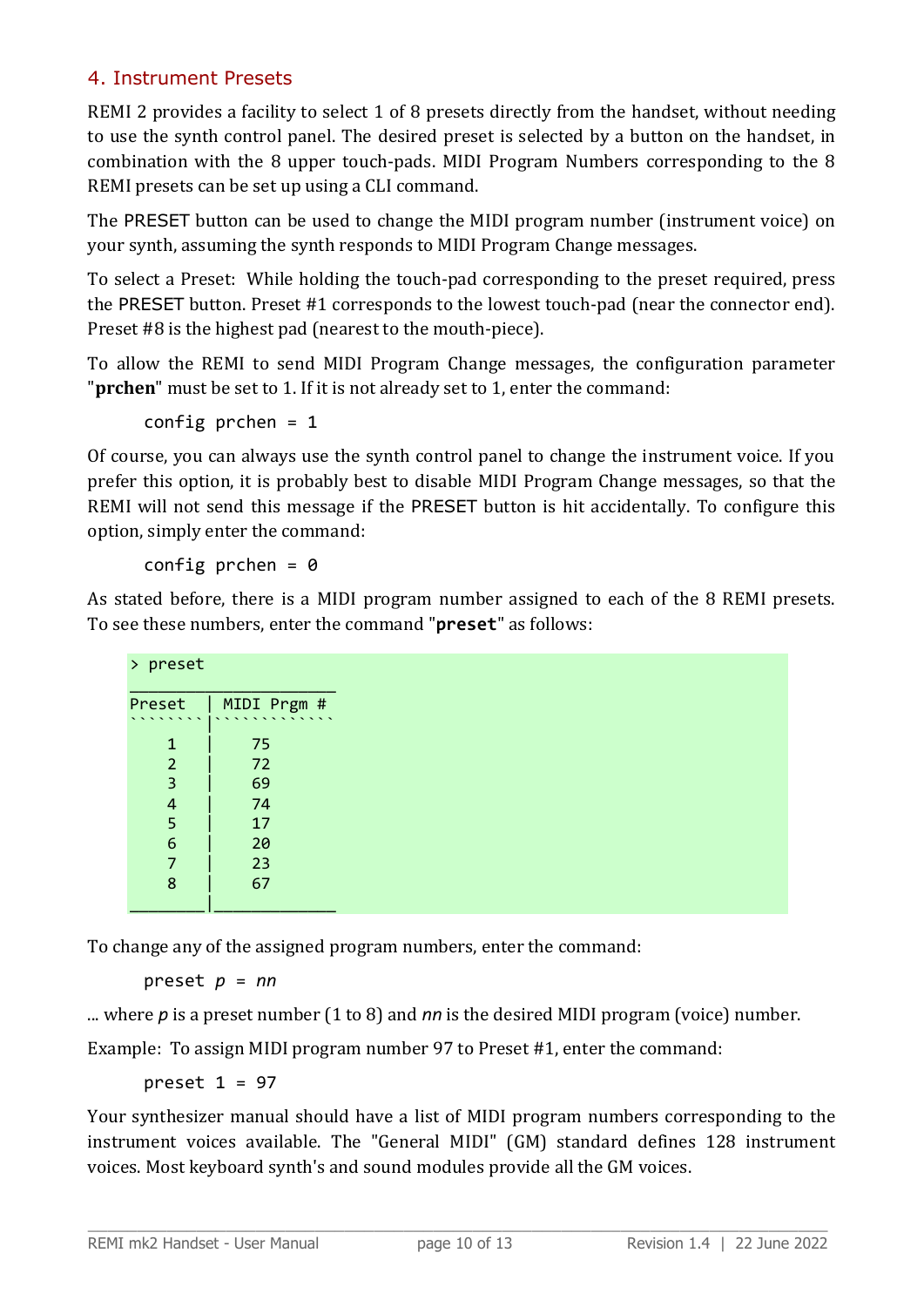# 5. Fingering Schemes

The **REMI "Standard" fingering scheme (0)** was designed to be easy to learn and to provide a large range of notes – up to four octaves. The player needs to learn only the finger positions of 12 notes comprising one octave. This scheme is best for beginners learning to play an EWI.

| LH1             |                       |           |         |            |         |                           |                            |         |               |            |                         |         | $\circ$                 |
|-----------------|-----------------------|-----------|---------|------------|---------|---------------------------|----------------------------|---------|---------------|------------|-------------------------|---------|-------------------------|
| LH2             |                       |           |         |            |         |                           |                            |         |               |            | $\circ$                 | O       |                         |
| LH <sub>3</sub> |                       |           | ٠       |            |         |                           |                            |         | $\circ$       | $\circ$    | ♦                       | $\circ$ | O                       |
| RH <sub>1</sub> |                       |           |         |            |         |                           | $\circ$                    | $\circ$ | ♦             | $\bigcirc$ | ♦                       | $\circ$ | $\pmb{\mathsf{x}}$      |
| RH <sub>2</sub> |                       |           | ٠       |            |         | $\circ$                   | ♦                          | $\circ$ | ♦             | $\circ$    | ♦                       | $\circ$ | $\pmb{\mathsf{x}}$      |
| RH <sub>3</sub> |                       |           |         | $\circ$    | $\circ$ | $\boldsymbol{\mathsf{X}}$ | ♦                          | $\circ$ | ♦             | $\bigcirc$ | ♦                       | $\circ$ | $\pmb{\mathsf{x}}$      |
| RH4             |                       | $\circ$   | $\circ$ | ♦          | $\circ$ | $\mathbf x$               | ♦                          | $\circ$ | ♦             | $\circ$    | ♦                       | $\circ$ | $\pmb{\mathsf{x}}$      |
| RH <sub>5</sub> | $\circ$               | $\bullet$ | $\circ$ | ♦          | $\circ$ | $\boldsymbol{\mathsf{x}}$ | ♦                          | $\circ$ | ♦             | $\circ$    | ♦                       | $\circ$ | $\pmb{\mathsf{x}}$      |
|                 | $\mathbf{C}^{\prime}$ | C#<br>Db' | D'      | Eb'<br>D#' | E'      | F'                        | $F#$ '<br>G <sub>b</sub> ' | G'      | Ab'<br>$G#$ ' | ${\bf A}'$ | B <sub>b</sub> '<br>A#' | B'      | $\mathbf{C}$ "<br>(Alt) |

REMI Fingering Chart – Standard (RH5 flattens)

| $\circ$ | $\circ$     | O       | $\circ$     | $\circ$    | $\circ$                   | $\circ$     | $\circ$ | $\circ$                              | $\bigcirc$                                | O           | C                  | O                       |
|---------|-------------|---------|-------------|------------|---------------------------|-------------|---------|--------------------------------------|-------------------------------------------|-------------|--------------------|-------------------------|
| ●       |             |         |             | $\bullet$  |                           |             | e       | $\bigcirc$                           | О                                         | $\bigcirc$  | O                  | ∩                       |
| ●       |             |         |             |            |                           |             | e       | $\bullet$                            |                                           |             |                    |                         |
| ●       |             |         |             |            |                           | $\circ$     | $\circ$ | $\bullet$                            |                                           |             | Ω                  | $\bigcirc$              |
| ●       |             |         |             | ●          | $\circ$                   | ♦           | $\circ$ | $\bullet$                            |                                           | $\bigcirc$  | $\bigcirc$         | $\mathbf x$             |
| ●       |             |         | $\circ$     | $\circ$    | $\boldsymbol{\mathsf{X}}$ | ♦           | $\circ$ | $\Diamond$                           | $\bigcirc$                                | $\Diamond$  | $\bigcap$          | $\mathbf x$             |
|         | $\circ$     | $\circ$ | ♦           | $\circ$    | $\boldsymbol{\mathsf{x}}$ | ♦           | $\circ$ | ♦                                    | $\circ$                                   | ♦           | $\circ$            | $\mathbf x$             |
| $\circ$ |             | $\circ$ | ♦           | $\bigcirc$ | X                         | ♦           | $\circ$ | ♦                                    | $\circ$                                   | ♦           | $\circ$            | $\overline{\mathbf{x}}$ |
| $C$ "   | C#''<br>Db" | D''     | Eb"<br>D#'' | E''        | F''                       | F#''<br>Gb" | $G^"$   | Ab''<br>$\mathsf{G}\#^{\mathsf{II}}$ | ${\mathbb A}^{\scriptscriptstyle \rm II}$ | Bb"<br>A#'' | $B^{\prime\prime}$ | $C^{\rm III}$           |
|         |             |         |             |            |                           |             |         |                                      |                                           |             |                    |                         |

Legend: ● Pad touched ○ Pad not touched **◊** Any pad(s) in group **x** Don't care (No effect)

Two "octave pads" (OCT-, OCT+) on the underside of the instrument select one of 3 ranges of notes, each range spanning up to 2 octaves, as shown in the chart. When both octave pads are touched, the "middle" note range is selected (normally C4 to C6). By moving the thumb to the upper or lower pad, the range of notes is shifted up or down by one octave, respectively. The octave pads extend the overall range to four octaves (and more using "pitch offset").

To select the "standard" scheme, set the configuration parameter "**fingsc**" = **0**.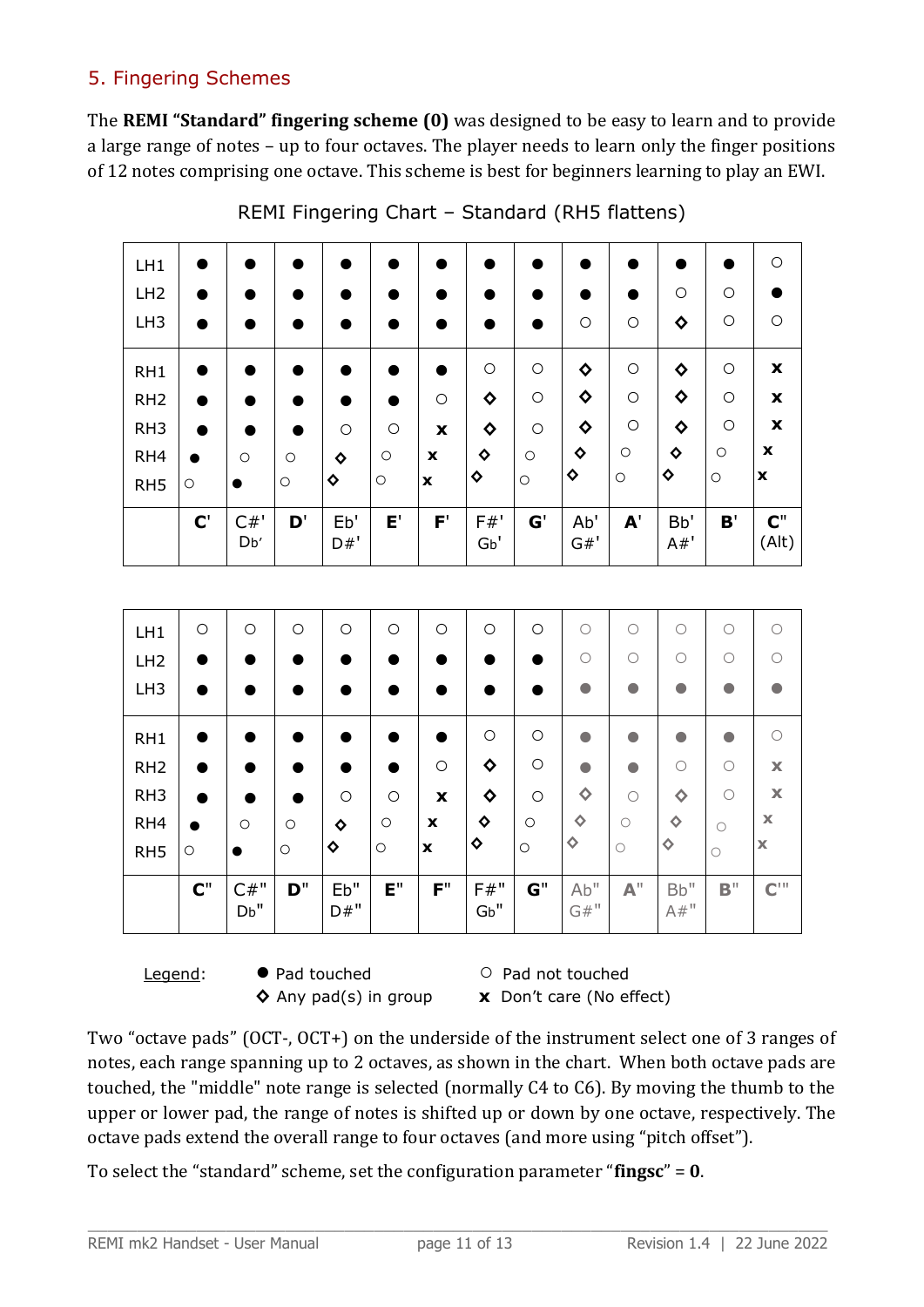# **REMI Alternative Fingering Scheme (1)**

An alternative fingering scheme has a pad located at LH4 instead of RH5. This option uses pad LH4 to sharpen certain notes, i.e. C and F. The scheme was implemented in the REMI for compatibility with some commercial EWI's (e.g. the "Sylphyo") and a few other DIY designs which provide "recorder-like" fingering.

| LH1             | $\qquad \qquad$       | ٠             |         |                |         |            | $\bullet$      |                         | 0              | ٠             | ٠          |            |                    | $\circ$                   |
|-----------------|-----------------------|---------------|---------|----------------|---------|------------|----------------|-------------------------|----------------|---------------|------------|------------|--------------------|---------------------------|
| LH <sub>2</sub> | ●                     | ٠             |         |                |         |            | $\bullet$      |                         | ●              | D             | ٠          | $\circ$    | О                  |                           |
| LH <sub>3</sub> | $\bullet$             |               |         |                |         | Ð          | $\bullet$      | $\bullet$               | $\bullet$      | $\circ$       | O          | ♦          | О                  | $\circ$                   |
| LH4             | $\circ$               |               | X       | $\pmb{\times}$ | X       | $\circ$    | $\bullet$      | X                       | $\pmb{\times}$ | X             | X          | X          | $\pmb{\mathsf{X}}$ | O                         |
| RH <sub>1</sub> |                       | D             |         |                |         | $\bullet$  | $\bullet$      | $\circ$                 | $\circ$        | ♦             | $\circ$    | ♦          | $\circ$            | X                         |
| RH <sub>2</sub> | $\bullet$             | ٠             |         |                |         | $\bigcirc$ | $\bigcirc$     | ♦                       | $\circ$        | ♦             | $\circ$    | ♦          | O                  | X                         |
| RH <sub>3</sub> | ●                     | D             |         | O              | $\circ$ | X          | X              | ♦                       | $\circ$        | ♦             | $\circ$    | ♦          | $\circ$            | X                         |
| RH4             | $\bullet$             | $\bullet$     | $\circ$ | ♦              | $\circ$ | X          | $\times$       | ♦                       | $\bigcirc$     | ♦             | $\circ$    | ♦          | $\circ$            | $\boldsymbol{\mathsf{x}}$ |
|                 | $\mathbf{C}^{\prime}$ | $C#$ '<br>Db' | D'      | Eb'<br>D#'     | E'      | F'         | $F#$ '<br>Alt. | F#'<br>G <sub>b</sub> ' | G'             | Ab'<br>$G#$ ' | ${\bf A}'$ | Bb'<br>A#' | B'                 | $\mathbf{C}$ "            |

REMI Fingering Chart – Alternate (LH4 sharpens)

| LH1             | $\bigcirc$ | $\bigcirc$  | $\circ$ | O           | $\circ$   | $\circ$   | $\circ$      | $\circ$     | $\circ$   | $\bigcirc$            | ( )                             | C           | C          | $\bigcirc$              |
|-----------------|------------|-------------|---------|-------------|-----------|-----------|--------------|-------------|-----------|-----------------------|---------------------------------|-------------|------------|-------------------------|
| LH2             | $\bullet$  | $\bullet$   |         |             | Ð         | $\bullet$ | $\bullet$    | $\bullet$   | $\bullet$ | $\bigcirc$            | Ω                               | C           | $\bigcirc$ | $\bigcirc$              |
| LH <sub>3</sub> | ●          |             |         |             | D         | ●         | $\bullet$    | $\bullet$   | ●         | 0                     |                                 |             | $\bullet$  | $\bullet$               |
| LH4             | $\circ$    |             | X       | X           | X         | $\circ$   | $\bullet$    | X           | X         | $\boldsymbol{\times}$ | X                               | $\times$    | X          | $\circ$                 |
| RH <sub>1</sub> | $\bullet$  | $\bullet$   |         |             | $\bullet$ | $\bullet$ | $\bullet$    | $\circ$     | $\circ$   | $\bullet$             | $\bullet$                       | $\bullet$   | $\bullet$  | $\bigcirc$              |
| RH <sub>2</sub> | $\bullet$  |             |         |             | $\bullet$ | $\circ$   | $\bigcirc$   | ♦           | $\circ$   | $\bullet$             |                                 | $\bigcirc$  | $\bigcirc$ | $\mathsf X$             |
| RH <sub>3</sub> | $\bullet$  | $\bullet$   |         | $\circ$     | $\circ$   | X         | $\times$     | ♦           | $\circ$   | $\Diamond$            | $\bigcap$                       | $\Diamond$  | Ω          | $\mathsf X$             |
| RH4             | ●          | ●           | $\circ$ | ♦           | $\circ$   | X         | $\times$     | ♦           | $\circ$   | ♦                     | $\bigcirc$                      | ♦           | $\bigcirc$ | $\boldsymbol{\times}$   |
|                 |            |             |         |             |           |           |              |             |           |                       |                                 |             |            |                         |
|                 | $C$ "      | C#''<br>Db" | D''     | Eb"<br>D#'' | E''       | F''       | F#''<br>Alt. | F#''<br>Gb" | $G^"$     | Ab"<br>G#''           | $\mathbb{A}^{\text{\tiny{II}}}$ | Bb"<br>A#'' | B''        | $\mathbb{C}^{\text{m}}$ |

Legend: ● Pad touched ○ Pad not touched

◆ Any pad(s) in group x Don't care (No effect)

The octave pads operate in the same manner as in the "standard" fingering scheme.

To select the "alternative" scheme, set the configuration parameter "**fingsc**" = **1**.